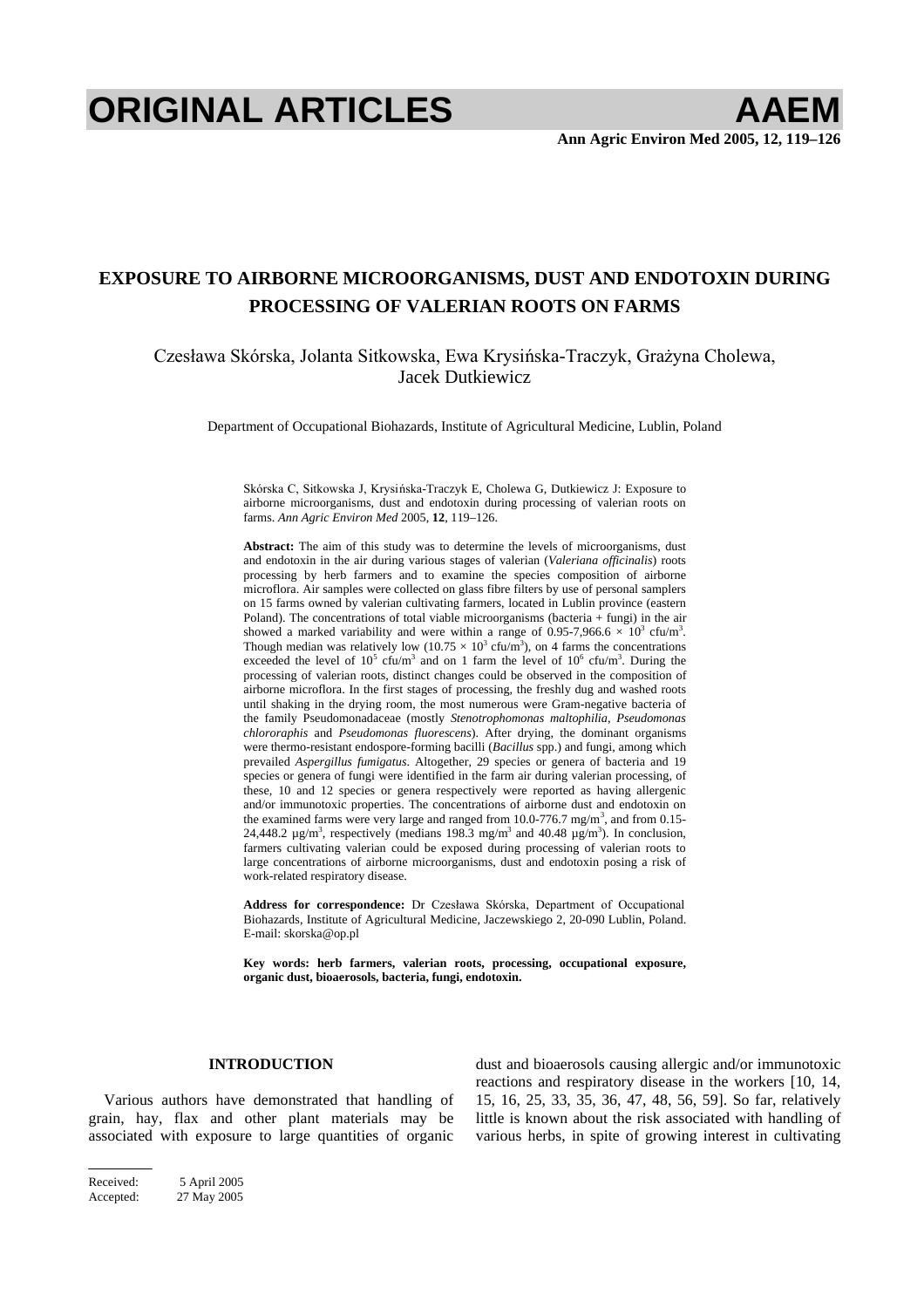and processing herbs for medical, alimentary and cosmetic purposes [5, 26]. Dutkiewicz *et al.* [21] found that the workers of big herb processing plants were exposed to large concentrations of microorganisms (40.6-  $627.4 \times 10^3$  cfu/m<sup>3</sup>) and endotoxin (0.2-2,681.0 µg/m<sup>3</sup>). Similarly, Krysińska-Traczyk *et al.* [32] recorded large concentrations of microorganisms (90.4-594.8  $\times$  10<sup>3</sup> cfu/m<sup>3</sup>) and endotoxin  $(37.4-2.448.8 \text{ }\mu\text{g/m}^3)$  during cleaning of thyme by herb farmers.

People occupationally exposed to dust from herbs showed a high proportion of allergic reactions to the extracts of herbs and microorganisms associated with herb dust and often reported work-related respiratory symptoms [22, 26]. Accordingly, our group has extended the research on exposure to herb dust and its effects onto further species of medicinal herbs cultivated in Poland, including valerian.

Valerian (*Valeriana officinalis* L.) is a perennial plant of the family Valerianaceae which has been known since ancient times as a medicinal herb. The extract of its roots has a remarkable influence on the cerebro-spinal system, and is used as a sedative and nervine relaxant. The root has also antispasmodic, carminative, diuretic and hypotensive properties. The rhizome-type roots of 2-yearold plants are harvested in the autumn and are used fresh or dried [4, 6].

The aim of the present work was to determine the levels of microorganisms, dust and endotoxin in the farm air during various stages of valerian roots processing, and to examine the species composition of airborne microflora.

#### **MATERIALS AND METHODS**

**Examined farms.** Air sampling was performed on 15 farms owned by valerian cultivating farmers, located in Lublin province (eastern Poland) on the territory of 1 village, at the distance of circa 30 km to the west of the city of Lublin. Samples were collected in the autumn 2004 (23 September - 14 October) during processing of harvested valerian roots (rhizomes) by farmers.

Before harvesting of roots, leaves were cut down by a cutting machine. Then, valerian roots were dug out by another machine, washed in a river and loaded for a week in drying rooms at 40-50ºC, either threaded on wire loops in old-type drying rooms or loosely in new-type drying rooms. The dried roots were sacked for disposal to herb processing facilities.

Air samples were collected during performing by herb farmers following activities at processing valerian roots: 1) Manual cleaning of dug valerian roots, trimming leaves remnants and outgrowths (on 2 farms: 1A and 1B); 2) Shaking of moist (washed) roots before threading on wire (on 1 farm: 2); 3) Threading of moist roots on wire loops (on 1 farm: 3); 4) Shaking of loose roots in a modern drying room (on 2 farms: 4A and 4B); 5) Unloading of loose roots from a modern drying room (on 1 farm: 5); 6) Taking out loops with threaded roots from an old-type drying room (on 1 farm: 6); 7) Stripping off dried roots from wire loops (on 3 farms: 7A, 7B and 7C); 8) Sacking of dried valerian roots (on 4 farms: 8A, 8B, 8C and 8D).

**Microbiological examination of the air.** Air samples were taken by use of an AP-2A personal sampler (TWOMET, Zgierz, Poland), at the flow rate of 2 l/min. Glass fibre filters, with 1  $\mu$ m pore size and 37 mm diameter, were used. On each farm, 3 samples were collected in parallel using 3 samplers during 30 minutes: 1 for determination of the concentration and species composition of microorganisms, and the other 2 for determination of the concentration of dust and endotoxin. The concentration of dust in the air was determined gravimetrically from the difference between weight of the filter measured before and after sampling. The concentration of airborne dust estimated for each farm was a mean of 3 single determinations.

In addition, on each farm 3 air samples were collected in parallel on the polyvinyl chloride filters by use of 3 stationary AS-50 samplers (TWOMET, Zgierz, Poland), at the flow rate of 50 l/min, for determination of the dust and endotoxin concentrations. The concentration of airborne dust, estimated gravimetrically for each farm, was a mean of 3 single determinations.

The concentration and species composition of microorganisms in collected air samples were determined by dilution plating. The filters were extracted in 3 ml of sterile saline (0.85% NaCl) with 0.05% Tween 80, and after shaking, serial 10-fold dilutions were made. The 0.1 ml aliquots of each dilution were spread on duplicate sets of 4 agar media: blood agar for estimation of total mesophilic Gram-negative and Gram-positive bacteria, eosin methylene blue (EMB) agar (Merck, Darmstadt, Germany) for estimation of Gram-negative bacteria, halfstrength tryptic soya agar (Sigma, St. Louis, MO, USA) for estimation of thermophilic actinomycetes, and malt agar (Difco, Detroit, MI, USA) for estimation of fungi. The blood agar plates and EMB agar plates were subsequently incubated for 1 day at 37ºC, then 3 days at 22ºC and finally 3 days at 4ºC. The malt agar plates were subsequently incubated for 4 days at 30ºC and 4 days at 22ºC [14]. The prolonged incubation at lower temperatures aimed to isolate as wide a spectrum of bacteria and fungi as possible. The tryptic soya agar plates were incubated for 5 days at 55ºC. The grown colonies were counted and differentiated and the data reported as cfu per 1 cubic metre of air (cfu/ $m<sup>3</sup>$ ). The total concentration of viable microorganisms in the air was obtained by the addition of the concentrations of total mesophilic bacteria (grown on blood agar medium), thermophilic actinomycetes and fungi. The percent composition of the total microflora of the air was then determined.

Bacterial isolates were identified with microscopic and biochemical methods, as recommended by Bergey's Manual [30, 58, 62] and Cowan & Steel [8]. Additionally, the selected isolates were identified with microtests: API Systems 20E and NE (bioMérieux, Marcy l'Etoile, France) and BIOLOG System (Biolog, Inc., Hayward, CA, USA).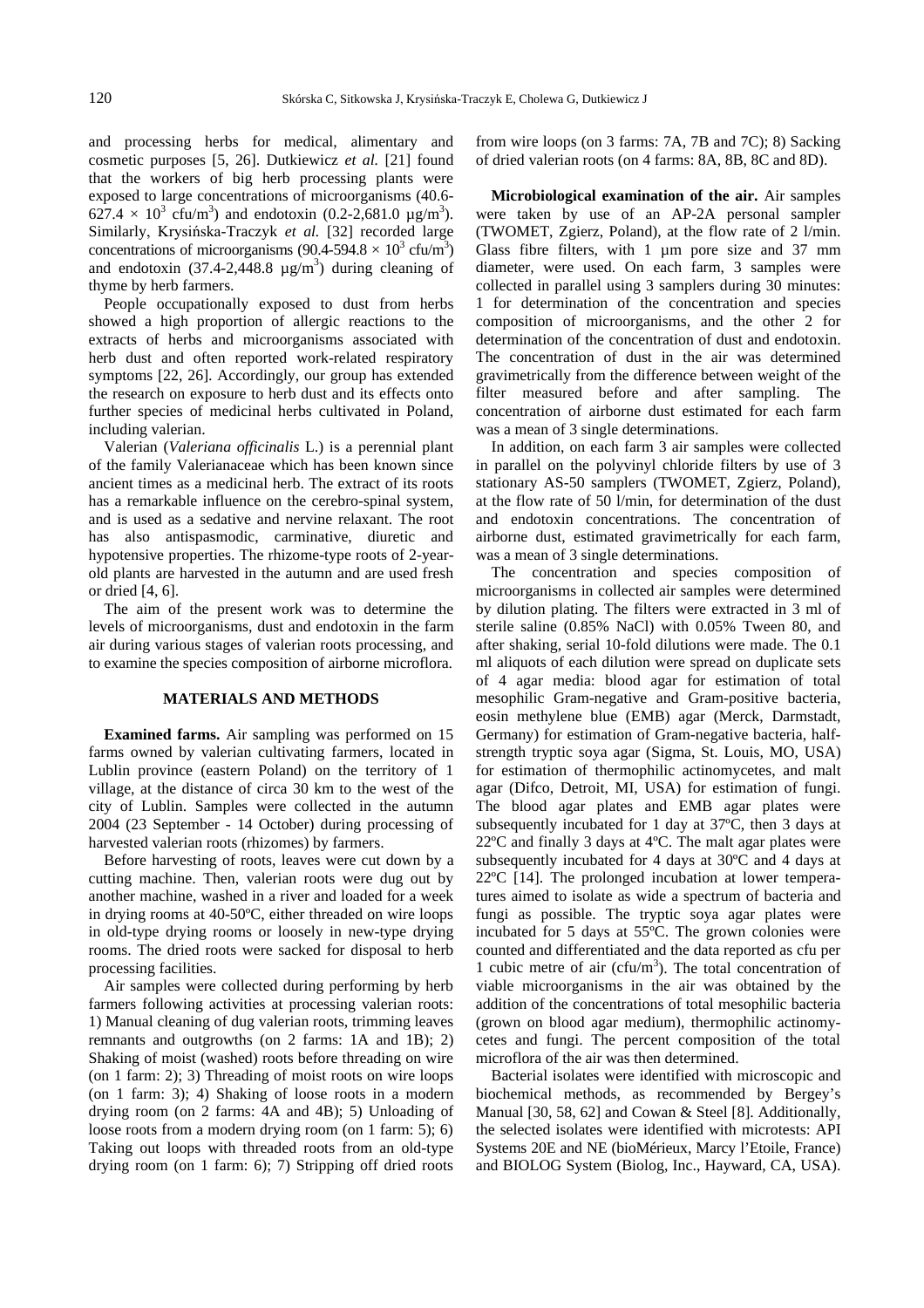Fungi were classified by microscopic methods, according to Barron [1], Larone [38], Litvinov [40], Ramirez [49], and Raper & Fennell [50].

The concentration of bacterial endotoxin in the airborne dust was determined by the *Limulus* amebocyte lysate gel tube test (LAL) [39]. The filters were extracted for 1 hour in 10 ml of pyrogen-free water at room temperature, heated to 100ºC in a Koch apparatus for 15 min (for better dissolving of endotoxin and inactivation of interfering substances), and after cooling, serial dilutions were prepared. The 0.1 ml dilutions were mixed equally with the "Pyrotell" *Limulus* reagent (Associates of Cape Cod, Inc., Falmouth, MA, USA). The test was incubated for 1 hour in a water bath at 37ºC, using pyrogen-free water as a negative control and the standard lipopolysaccharide (endotoxin) of *Escherichia coli* 0113:H10 (Difco) as positive control. The formation of a stable clot was regarded as a positive result. The estimated concentration of endotoxin in dust (ng/mg) was multiplied per estimated concentration of dust in the air  $(mg/m<sup>3</sup>)$  and the results were reported as micrograms of the equivalents of the *E.*   $\text{coli}$  0113:H10 endotoxin per 1 m<sup>3</sup> of air. To convert to Endotoxin Units (EU), the value in nanograms was multiplied by 10.

**Statistical analysis.** The data were analysed by Shapiro-Wilk test for distribution, Spearman correlation test and Wilcoxon matched-pairs test, using STATISTICA for Windows v. 5.0 package (Statsoft©, Inc., Tulsa, Oklahoma, USA).

## **RESULTS**

The concentrations of total viable microorganisms in the farm air during processing valerian roots varied within a wide range from 0.95-7,966.6  $\times$  10<sup>3</sup> cfu/m<sup>3</sup> (Tab. 1). Though median was relatively low  $(10.75 \times 10^3 \text{ c} \text{fu/m}^3)$ , on 4 farms, the concentrations exceeded the level of  $10<sup>5</sup>$ cfu/m<sup>3</sup> and on 1 farm at the level of  $10^6$  cfu/m<sup>3</sup>. The median amounts of mesophilic bacteria and fungi were similar, while thermophilic actinomycetes formed only small portion of total microflora. Mesophilic bacteria prevailed on 8 farms, fungi on 6 farms, and on 1 farm their amounts were equal (Tab. 1).

During the processing of valerian roots, distinct changes could be observed in the composition of airborne microflora. In the first stages of processing the freshly dug and washed roots, until shaking in the drying room, the most numerous were Gram-negative bacteria, except the sampling site at threading of moist roots on wire loops, where fungi prevailed (Fig. 1). After drying, the dominant organisms were thermo-resistant endosporeforming bacilli and fungi. Bacilli prevailed at unloading valerian roots from drying rooms, while fungi were most

**Table 1.** Concentrations of microorganisms (cfu/m<sup>3</sup>  $\times$  10<sup>3</sup>) in farm air during processing valerian roots.

|                | No. Activity                                             | Sampling site         | Total mesophilic<br>bacteria<br>(Blood agar) | Gram-negative<br>bacteria<br>(EMB agar) | Thermophilic<br>actinomycetes<br>(Tryptic soya agar) | Fungi<br>(Malt agar) | Total microbes* |
|----------------|----------------------------------------------------------|-----------------------|----------------------------------------------|-----------------------------------------|------------------------------------------------------|----------------------|-----------------|
| 1              | Cleaning and trimming of dug<br>valerian roots           | Farm 1A               | 120.0                                        | 69.0                                    | 1.2                                                  | 0.05                 | 121.25          |
|                |                                                          | Farm 1B               | 0.6                                          | 0.5                                     | $\mathbf{0}$                                         | 0.6                  | 1.2             |
| 2              | Shaking of moist roots before<br>threading on wire       | Farm 2                | 7,965.0                                      | 1,005.0                                 | $\overline{0}$                                       | 1.6                  | 7,966.6         |
| 3              | Threading of moist roots on<br>wire loops                | Farm 3                | 0.2                                          | $\mathbf{0}$                            | 0.1                                                  | 75.0                 | 75.3            |
| $\overline{4}$ | Shaking of loose roots in a<br>drying room               | Farm $4A^*$           | 0.8                                          | $\mathbf{0}$                            | $\mathbf{0}$                                         | 0.15                 | 0.95            |
|                |                                                          | Farm $4B^*$           | 795.0                                        | 399.0                                   | 0.9                                                  | 8.3                  | 804.2           |
| 5              | Unloading of loose roots from<br>drying room             | Farm $5$ <sup>#</sup> | 11.4                                         | $\boldsymbol{0}$                        | 0.6                                                  | 4.0                  | 16.0            |
| 6              | Taking out loops with threaded<br>roots from drying room | Farm 6                | 2.4                                          | 0.7                                     | 0.08                                                 | 0.7                  | 3.18            |
| $\overline{7}$ | Stripping off dried roots from<br>wire loops             | Farm 7A               | 1.7                                          | $\overline{0}$                          | 0.04                                                 | 2.5                  | 4.24            |
|                |                                                          | Farm 7B               | 2.6                                          | 0.8                                     | 0.7                                                  | 4.1                  | 7.4             |
|                |                                                          | Farm 7C               | 4.0                                          | 0.5                                     | 0.15                                                 | 6.6                  | 10.75           |
| 8              | Sacking of dried valerian roots                          | Farm 8A               | 1.3                                          | $\theta$                                | 0.15                                                 | 25.0                 | 26.45           |
|                |                                                          | Farm 8B               | 3.5                                          | 7.5                                     | 1.2                                                  | 2.5                  | 7.2             |
|                |                                                          | Farm 8C               | 5.4                                          | 14.7                                    | 0.7                                                  | 3.4                  | 9.5             |
|                |                                                          | Farm 8D               | 4.5                                          | 5.3                                     | 0.5                                                  | 135.0                | 140.0           |
|                | Median                                                   |                       | 3.5                                          | 0.7                                     | 0.15                                                 | 3.4                  | 10.75           |

\* Sum of the concentrations of mesophilic bacteria, thermophilic actinomycetes and fungi.

# Farms with modern drying rooms, roots not threaded on wire loops.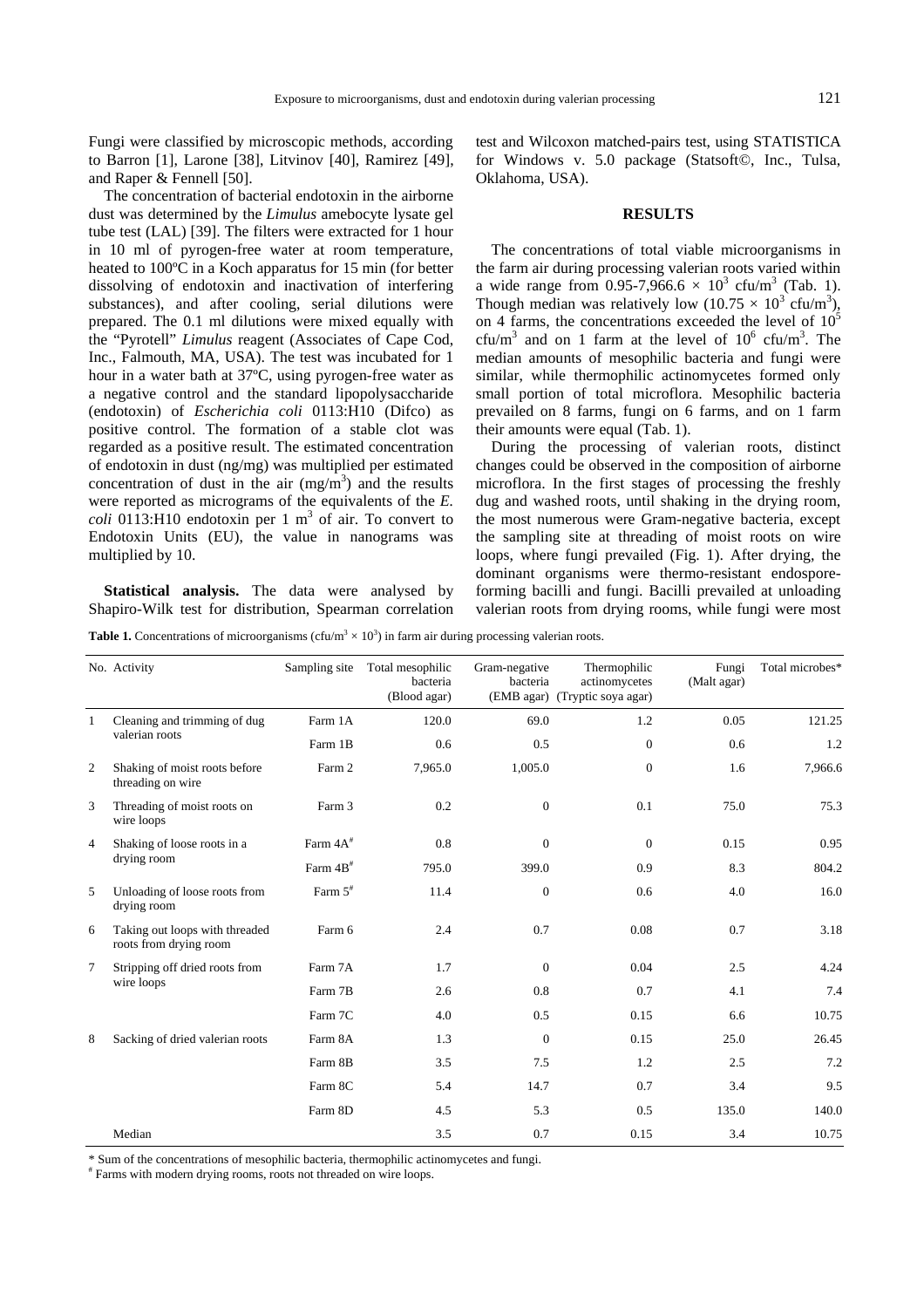



**Figure 1.** Composition of airborne microflora on farms during particular activities at processing valerian roots: total count, including mesophilic bacteria, thermophilic actinomycetes and fungi.

numerous at later activities - during stripping off dried roots from wire loops and packing them into sacks (Fig. 1).

The concentrations of airborne Gram-negative bacteria recovered on EMB agar were large at the initial stages of valerian roots processing, up to the level  $10^6$  cfu/m<sup>3</sup> (Tab. 1). Among them, there distinctly prevailed rods belonging to the family Pseudomonadaceae (Fig. 2), which formed 97.4% of the total Gram-negative strains isolated from the farm air during processing of valerian roots. The most common were isolates belonging to 3 species: *Stenotrophomonas maltophilia*, *Pseudomonas chlororaphis* and *Pseudomonas fluorescens*. Bacteria of the family Pseudomonadaceae were abundant in the farm air during the initial stages of the valerian roots processing, and their number sharply dropped after drying the roots. In the final stage of sacking dried roots, the concentration of Gramnegatives was relatively low (mostly  $10^3$  cfu/m<sup>3</sup>) and characterized by the prevalence of *Pantoea* spp., which constituted 99.4% of the total Gram-negative count (Fig. 2).

The concentrations of thermophilic actinomycetes were low throughout the whole cycle of valerian roots processing, ranging from  $0-1.2 \times 10^3$  cfu/m<sup>3</sup>. *Thermo-*

**Figure 2.** Composition of airborne Gram-negative bacteria on farms during particular activities at processing valerian roots.

*actinomyces* strains (*Th. vulgaris*, *Th. thalpophilus*) distinctly prevailed at the majority of processing stages (Fig. 3).

Fungi recovered from the farm air during the valerian roots processing showed a marked variability, both in concentration and in species composition. The concentration of airborne fungi varied between  $0.15{\text -}135.0 \times 10^3$  $cfu/m<sup>3</sup>$  (Tab. 1) and was the largest at threading of moist roots on wire loops  $(75.0 \text{ cfu/m}^3)$  and at sacking of dried roots (up to  $135.0 \times 10^3$  cfu/m<sup>3</sup>). During threading of moist roots the *Penicillium* strains predominated, while during sacking of dried roots the *Aspergillus* strains prevailed (Fig. 4), among which the most common was the species *Aspergillus fumigatus* which constituted 57.5% of the total count.

Statistical analysis revealed that mesophilic bacteria showed a significant correlation with Gram-negative bacteria ( $p<0.01$ ) and endospore-forming bacilli ( $p<0.05$ ), while thermophilic actinomycetes showed a significant correlation with aspergilli  $(p<0.05)$  and highly significant correlation with endospore-forming bacilli  $(p<0.001)$ .

In the air samples taken on the examined farms, 29 species or genera of bacteria and 19 species or genera of

**Table 2.** List of microbial species and genera identified in samples of farm air during processing of valerian roots.

**Gram-negative bacteria:** *Aeromonas* sp. (4B), *Pantoea agglomerans*\*+ (synonyms: *Erwinia herbicola*, *Enterobacter agglomerans*) (1A, 2, 4B, 7C, 8B, 8D), *Pantoea* spp. (2, 4B, 8D), *Pseudomonas chlororaphis* (1A, 2, 4B, 6), *Pseudomonas fluorescens*+\* (1A, 2, 4B, 6), *Pseudomonas mesophilica* (1A), *Pseudomonas multivorans* (1B), *Pseudomonas vesicularis* (7B, 7C), *Pseudomonas* spp. (1A), *Serratia plymuthica* (2), *Sphingomonas paucimobilis* (1A, 2, 8C), *Stenotrophomonas maltophilia* (1A, 2).

**Bacilli:** *Bacillus badius* (1A-8D), *Bacillus cereus* (5, 7A), *Bacillus licheniformis*\*+ (8A), *Bacillus megaterium* (1A-8D), *Bacillus pumilus* (4A, 5, 7C, 8B, 8C), *Bacillus* spp. (1A-8D).

**Gram-positive cocci:** *Micrococcus* spp. (4A, 4B, 7A, 7B, 7C), *Staphylococcus* spp. (3, 8D).

**Mesophilic actinomycetes:** *Streptomyces albus*\* (1A, 7A, 7C), *Streptomyces* spp. (1A, 4A, 7A, 7B, 8B).

**Thermophilic actinomycetes:** *Saccharomonospora viridis*\* (5, 7B, 8D), *Saccharopolyspora rectivirgula*\* (7C, 8D), *Thermoactinomyces* 

*thalpophilus*\* (1A, 4B, 5, 6, 8A, 8B, 8C, 8D), *Thermoactinomyces vulgaris*\* (1A, 4B, 5, 6, 7A, 7B, 8A, 8B, 8C, 8D), *Thermomonospora fusca*\* (3, 4B, 8B, 8C), *Thermomonospora chromogena*\* (8A, 8C, 8D), *Streptomyces* spp. (3, 7B).

**Fungi:** *Alternaria alternata*\*+ (1A, 4A, 6, 8B, 8C), *Aspergillus candidus*\*+ (8C), *Aspergillus fumigatus*\*+ (8A, 8B, 8C, 8D), *Aspergillus glaucus* (5, 7B, 7C, 8A, 8B, 8C, 8D), *Aspergillus niger*\*+ (4B, 8B), *Aspergillus terreus*\*+ (8C), *Candida* **spp.**\* (1B, 7A, 7B, 8B, 8C, 8D), *Cylindrocarpon* spp. (2), *Fusarium* **spp.**+ (4B, 8D), *Humicola* spp. (7A), *Monilia* spp. (3, 4B, 8B), *Mucor mucedo*\* (2, 4B, 8D), *Mucor* **spp.**\* (5, 7B, 8A, 8B, 8C), *Oidiodendron flavum* (4A), *Penicillium* **spp.** (1B, 3, 5, 6, 7B, 7C, 8B, 8C, 8D), *Rhizopus nigricans*\* + (4B, 8B), *Rhodotorula rubra* (7C), *Trichoderma album* (7B), *Trichothecium roseum* (8C).

Sites of isolation are given in parentheses. The names of the species reported as having allergenic and/or immunotoxic properties (see text) are in bold and marked as follows: \* allergenic species; + immunotoxic species.

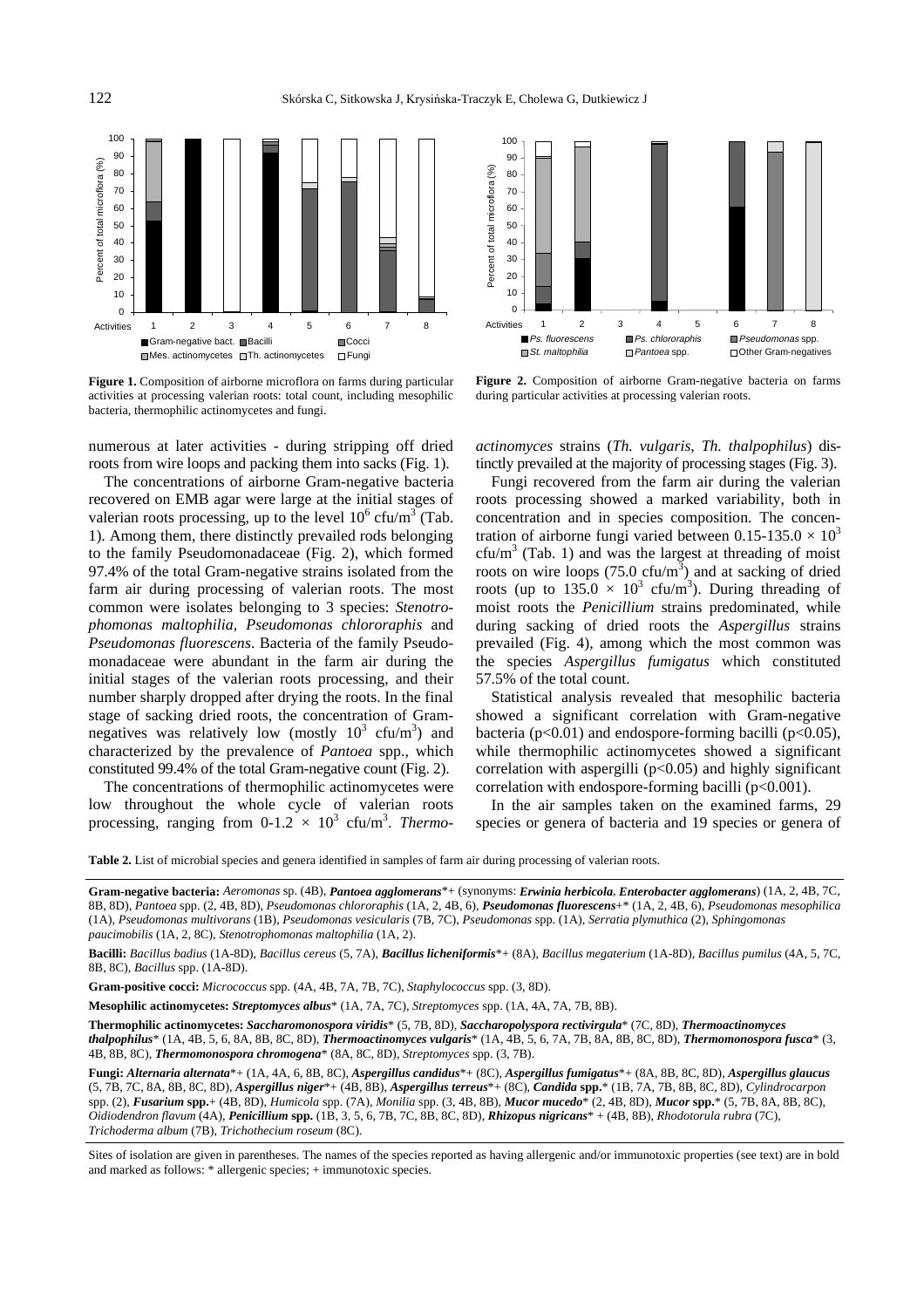

**Figure 3.** Composition of airborne thermophilic actinomycetes on farms during particular activities at processing valerian roots.

fungi were identified; of these, 10 and 12 species or genera respectively were reported as having allergenic and/or immunotoxic properties [2, 16, 24, 29, 35, 36, 56] (Tab. 2). These figures are certainly an underestimation, as a part of bacterial and fungal strains could be identified only to generic level.

The concentrations of airborne dust and endotoxin determined on the examined farms during valerian processing with the use of personal sampling were very large and ranged from 10.0-776.7 mg/m<sup>3</sup>, and from 0.15-24,448.2  $\mu$ g/m<sup>3</sup>, respectively (medians 198.3 mg/m<sup>3</sup> and 40.48  $\mu$ g/m<sup>3</sup>) (Tab. 3). The concentrations of these factors determined in parallel with the use of stationary sampling were significantly lower ( $p<0.05$ ) and ranged from 1.5-158.9 mg/m<sup>3</sup>, and from 0.0045-981.0  $\mu$ g/m<sup>3</sup>, respectively



**Figure 4.** Composition of airborne fungi on farms during particular activities at processing valerian roots.

(medians 33.4 mg/m<sup>3</sup> and 33.43  $\mu$ g/m<sup>3</sup>) (Tab. 3). The values of airborne dust and endotoxin showed a significant correlation when determined with the use of personal sampling  $(p<0.01)$ , but not when determined with the use of stationary sampling (p>0.05).

# **DISCUSSION**

The concentrations of bioaerosols recorded during processing of valerian roots showed a great variability, by 5-6 orders of magnitude. The median concentration of total airborne microorganisms  $(10.75 \times 10^3 \text{ cftu/m}^3)$ approximated values found in sawmills [20] and at processing of hops [27] and potatoes [23] but was lower compared to those reported for working environments

**Table 3.** Concentrations of dust and bacterial endotoxin in farm air during processing valerian roots.

|                | No. Activity                                          | Sampling site | Personal sampling          |                                     | Stationary sampling        |                          |
|----------------|-------------------------------------------------------|---------------|----------------------------|-------------------------------------|----------------------------|--------------------------|
|                |                                                       |               | <b>Dust</b><br>$mg/m^{3*}$ | Endotoxin<br>$\mu$ g/m <sup>3</sup> | <b>Dust</b><br>$mg/m^{3*}$ | Endotoxin<br>$\mu g/m^3$ |
| 1              | Cleaning and trimming of dug valerian roots           | Farm 1A       | $776.7 \pm 621.1$          | 6,387.09                            | $30.6 \pm 13.2$            | 52.87                    |
|                |                                                       | Farm 1B       | $397.8 \pm 214.1$          | 92.07                               | $40.5 \pm 18.4$            | 3.45                     |
| $\mathfrak{2}$ | Shaking of moist roots before threading on wire       | Farm 2        | $488.3 \pm 38.6$           | 876.67                              | $17.3 \pm 2.5$             | 33.43                    |
| 3              | Threading of moist roots on wire loops                | Farm 3        | $16.7 \pm 2.7$             | 1.04                                | $1.5 \pm 0.3$              | 0.03                     |
| 4              | Shaking of loose roots in a drying room               | Farm $4A^*$   | $10.0 \pm 0$               | 31.25                               | $30.0 \pm 30.8$            | 504.03                   |
|                |                                                       | Farm $4B^*$   | $666.7 \pm 276.7$          | 16,404.08                           | $112.1 \pm 29.9$           | 981.00                   |
| 5              | Unloading of loose roots from drying room             | Farm $5^*$    | $571.1 \pm 110.1$          | 24,448.20                           | $118.4 \pm 51.7$           | 180.97                   |
| 6              | Taking out loops with threaded roots from drying room | Farm 6        | $342.2 \pm 186.9$          | 6.48                                | $76.3 \pm 44.9$            | 34.12                    |
| 7              | Stripping off dried roots from wire loops             | Farm 7A       | $19.2 \pm 3.1$             | 0.15                                | $3.9 \pm 0.8$              | 0.0045                   |
|                |                                                       | Farm 7B       | $570.0 \pm 169.9$          | 40.48                               | $81.3 \pm 44.9$            | 12.57                    |
|                |                                                       | Farm 7C       | $131.7 \pm 19.3$           | 137.16                              | $104.0 \pm 42.4$           | 6.77                     |
| 8              | Sacking of dried valerian roots                       | Farm 8A       | $55.6 \pm 18.1$            | 23.15                               | $17.2 \pm 1.3$             | 77.8                     |
|                |                                                       | Farm 8B       | $138.3 \pm 23.2$           | 37.59                               | $33.4 \pm 5.5$             | 16.18                    |
|                |                                                       | Farm 8C       | $198.3 \pm 40.9$           | 19.37                               | $32.4 \pm 4.7$             | 5.78                     |
|                |                                                       | Farm 8D       | $130.0 \pm 29.4$           | 1,015.63                            | $158.9 \pm 27.6$           | 33.43                    |
|                | Median                                                |               | 198.3                      | 40.48                               | 33.40                      | 33.43                    |

\* Mean ± S.D.; # Farms with modern drying rooms, roots not threaded on wire loops.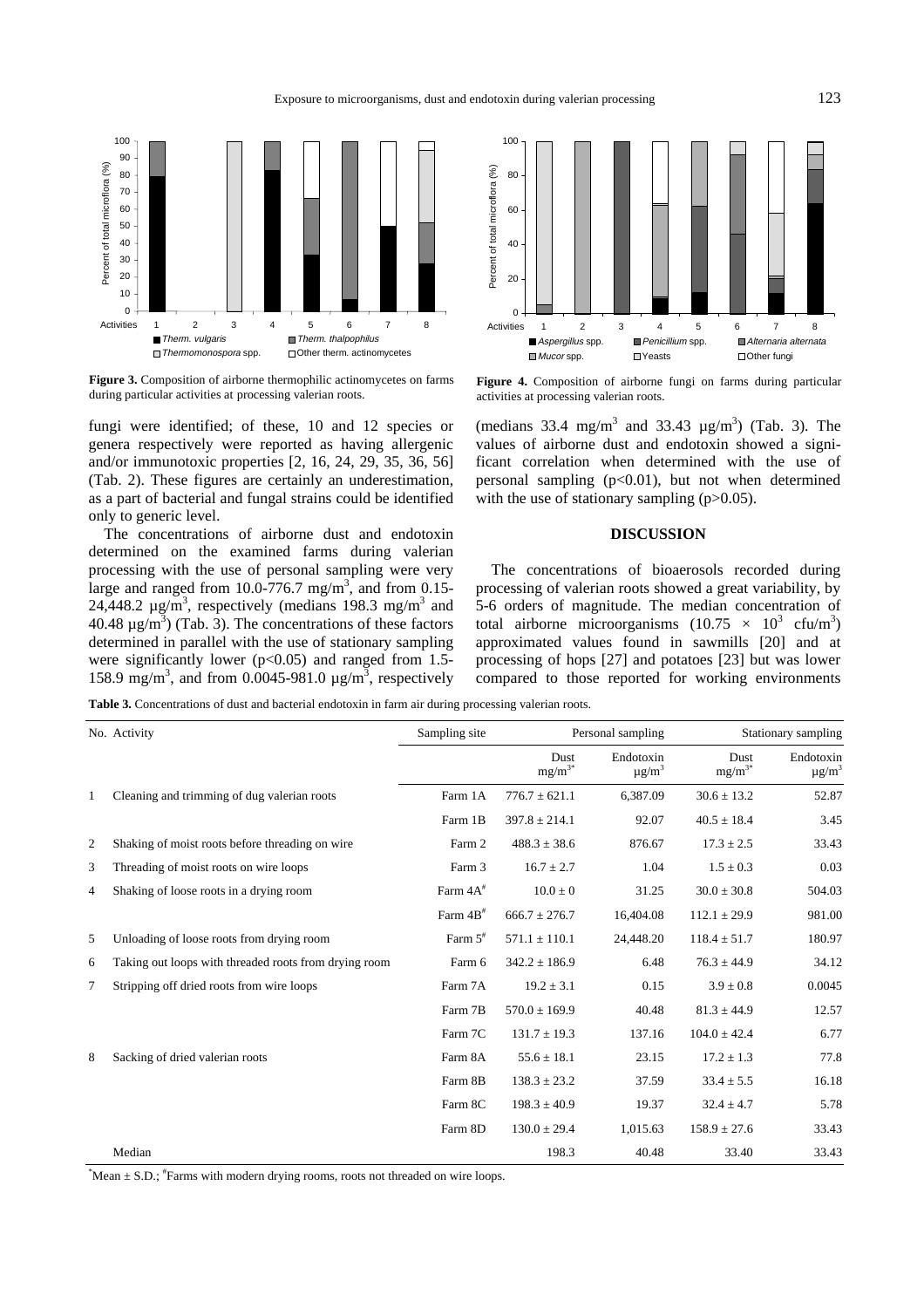with the highest bioaerosol pollution, such as: grain stores, seed stores, animal feed factories, malt houses, herb processing plants, pig farms, poultry farms, flax farms and waste composting facilities [10, 14, 17, 18, 19, 21, 25, 33, 35, 41, 47, 59].

As, so far, there are no internationally recognised Occupational Exposure Limit (OEL) values for bioaerosols, the results obtained in the present work could be compared only to the proposals raised by particular authors. As regards total viable airborne microorganisms, the OEL values proposed by Malmros *et al.*  $(10 \times 10^3)$ cfu/m<sup>3</sup>) [43], and by Dutkiewicz & Jabłoński (100  $\times$  10<sup>3</sup> cfu/m<sup>3</sup>) [16] were exceeded respectively on 8 and 4 of the 15 farms examined. The OEL values for airborne Gramnegative bacteria proposed by Clark [7] and Malmros *et*  al. [43]  $(1 \times 10^3 \text{ c} \text{fu/m}^3)$ , and by Dutkiewicz & Jabłoński [16] and Górny & Dutkiewicz [28]  $(20 \times 10^3 \text{ cft/m}^3)$  were exceeded respectively on 6 and 3 of the 15 farms examined. The OEL value proposed by Dutkiewicz & Jabłoński [16] and Górny & Dutkiewicz [28] for airborne fungi  $(50 \times 10^3 \text{ cfu/m}^3)$  was exceeded on 2 of the 15 examined farms, while nowhere was the OEL value proposed by these authors for airborne thermophilic actinomycetes  $(20 \times 10^3 \text{ cft/m}^3)$  exceeded.

The species composition of viable airborne microflora found on examined farms showed a distinct variability depending on the stage of valerian roots processing. From initial handling of freshly dug and washed roots until shaking of roots in a drying room, the airborne microflora was distinctly dominated by Gram-negative bacteria of the family Pseudomonadaceae. During a one-week drying they were killed by high temperature and replaced by thermo-resistant endospore-forming bacilli which became the prevalent constituent of the airborne microflora in the later stages of valerian roots processing. The most common organisms in the last stages of valerian roots processing were fungi, mainly *Aspergillus fumigatus* and other species of the genus *Aspergillus*. Gram-negative flora at these stages was less common and consisted mainly of *Pantoea* species. The most striking feature of the airborne microflora recovered at valerian processing was a total absence of corynebacteria that occur commonly in the air of working environments polluted with organic dusts, such as animal farms [14, 17], sawmills [20], herb processing plants [21], potato processing plant [23], and during handling of grain and hops [19, 27].

The exposure of farmers to hazardous microorganisms changed in the course of valerian root processing. In the initial stages the farmers could be exposed to large amounts of Gram-negative bacteria of the family Pseudomonadaceae. Though so far little is known about allergenic and immunotoxic properties of these bacteria, they have been identified as common constituents of oil mist in metallurgic industry facilities [9, 61] and implicated as causative agents of allergic alveolitis in exposed workers [2]. They should be also considered as a source of environmental endotoxin. In the initial stages of valerian root processing, the farmers could be also exposed to large amounts of *Penicillium*, known as a common cause of allergic alveolitis [35, 36].

After drying of valerian roots, the main hazard to the farmers is posed by allergenic fungi of the genus *Aspergillus*, in particular *Aspergillus fumigatus* which may be a cause of asthma, allergic alveolitis and pulmonary aspergillosis [11, 31]. The potentially pathogenic role of the endospore-forming bacilli, commonly occurring at this stage, is poorly known. It has been documented that amylolytic and proteolytic enzymes produced by *Bacillus licheniformis* and *Bacillus subtilis* may evoke asthma in exposed workers of detergent producing facilities [3, 29]. The risk of allergic alveolitis at this stage is posed by thermophilic actinomycetes which occurred in relatively small numbers but showed a diverse species composition. The epiphytic species *Pantoea agglomerans* (synonyms: *Erwinia herbicola*, *Enterobacter agglomerans*), prevailing among Gramnegative bacteria at the final stage of sacking dried valerian roots was proved to possess strong endotoxic and allergenic properties [13, 15, 34, 44, 45, 46, 53, 57, 60]. The results obtained by Mackiewicz *et al.* [42] and Golec *et al.* [26] suggest the important role of this bacterium as an occupational allergen in herb dust.

The concentrations of dust and bacterial endotoxin in the farm air recorded during valerian processing by personal sampling were very large. The concentrations of dust were of the order  $10^{1}$ - $10^{2}$  mg/m<sup>3</sup>, exceeding on all farms the Polish OEL value of 4 mg/m<sup>3</sup> [52] by 2.5-194 times.

The concentrations of airborne endotoxin recorded during valerian roots processing showed a great variability in the range of  $10^{-1}$ - $10^{4}$   $\mu$ g/m<sup>3</sup>. On all but one farms they exceeded the OEL values proposed by various authors [7, 12, 16, 28, 37, 43, 54] and the values supposed to cause decrease of lung function during work shift and ODTS symptoms [55]. The median concentration of endotoxin in the air exceeded over 200 times the OEL values proposed by Clark [7]  $(0.1 \mu g/m^3)$ , Rylander [54]  $(0.1 - 0.2 \text{ µg/m}^3)$ , Malmros *et al.* [43]  $(0.1 \text{ µg/m}^3)$ , and by Górny & Dutkiewicz [28]  $(0.2 \text{ µg/m}^3)$ , and over 1,500 times the OEL values proposed by Laitinen *et al.* [37]  $(0.025 \text{ µg/m}^3)$ , and by Dutch Expert Committee on Occupational Standards (DECOS) [12]  $(0.005 \mu g/m^3)$ .

A drastic rise in the concentration of airborne endotoxin up to the extraordinary high levels of 16,404.08-24,448.20  $\mu$ g/m<sup>3</sup> have been observed after drying of valerian roots in modern drying rooms. This could be the result of elevated temperature, as it is known that heating might enhance the biological activity of the endotoxin by changing of its physical structure [51, 54]. A similar rise in the concentration of airborne endotoxin has been observed by our group at a study in a potato processing plant, during steaming of potatoes at the blanching process [23]. These data suggest the possibility of a particular respiratory risk that might arise when endotoxin containing organic materials are dried,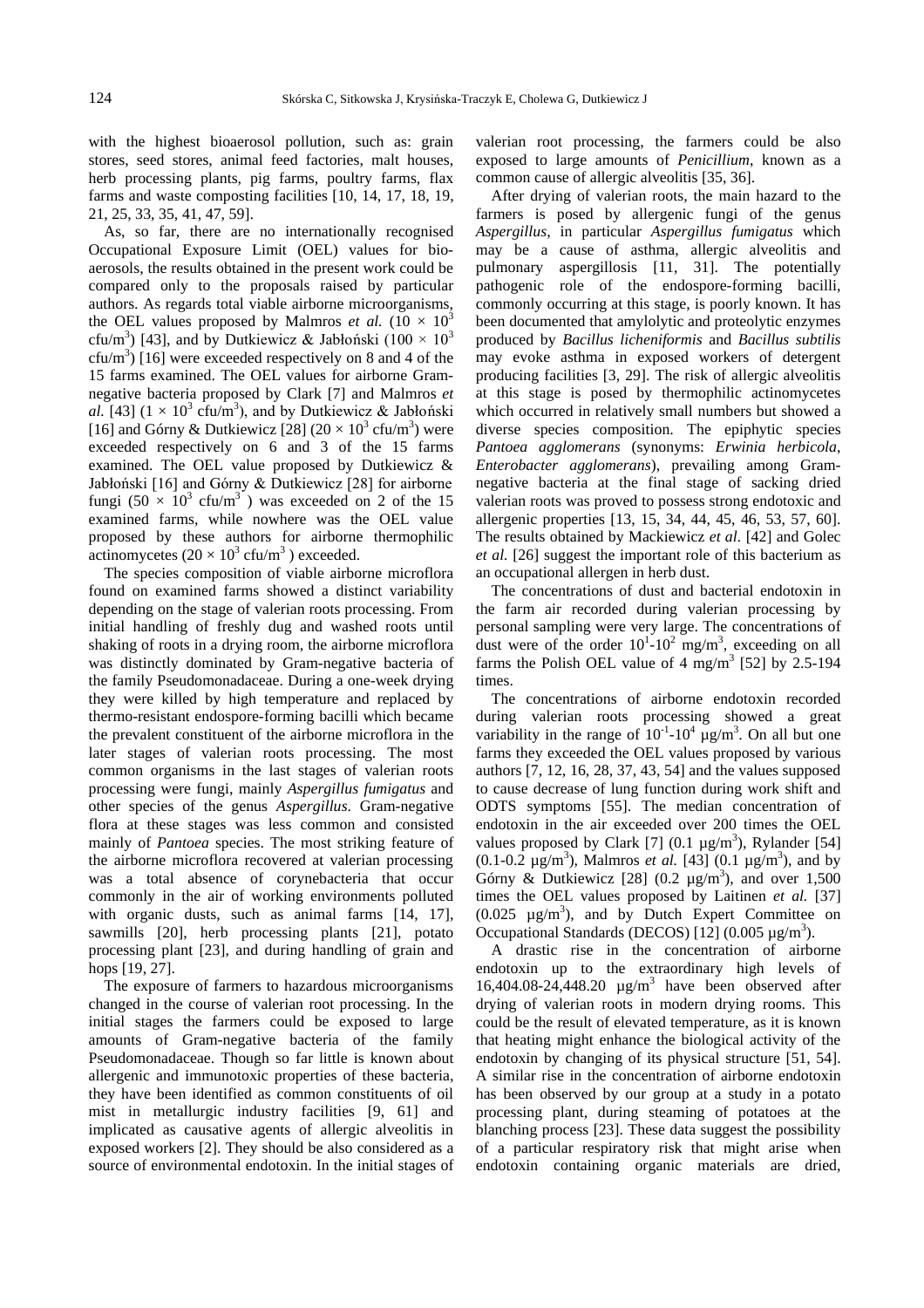steamed, roasted or burnt in the course of various production or heating processes.

Nevertheless, possibility of unspecific, false-positive *Limulus* reactions must be also considered for the explanation of the extraordinary high levels of airborne endotoxin recorded during processing of valerian roots. It cannot be excluded that these results might be affected, at least in part, by an unspecific *Limulus* reaction with unknown constituents of valerian roots that had been changed by drying.

The concentrations of dust and endotoxin measured with the use of stationary sampling were also large but distinctly and significantly lower compared to those measured with the use of personal sampling. This suggests that personal sampling is a better method for assessment of occupational risk from exposure to organic dust than stationary sampling.

### **CONCLUSION**

Farmers cultivating valerian could be exposed during processing of valerian roots to large concentrations of airborne microorganisms, dust and endotoxin posing a risk of work-related respiratory disease.

#### **Acknowledgements**

The skillful assistance of Ms. Wiesława Lisowska and Ms. Halina Wójtowicz at performing the study is gratefully acknowledged.

#### **REFERENCES**

1. Barron GL: *The Genera of Hyphomycetes from Soil*. Williams & Wilkins, Baltimore 1968.

2. Bernstein DI, Lummus ZL, Santilli G, Siskosky J, Bernstein IL: Machine operator's lung. A hypersensitivity pneumonitis disorder associated with exposure to metalworking fluid aerosols. *Chest* 1995, **108**, 636-641.

3. Biagini RE, Driscoll RJ, Bernstein DI, Wilcox TG, Henningsen GM, MacKenzie BA, Burr GA, Scinto JD, Baumgardner ES: Hypersensitivity reactions and specific antibodies in workers exposed to industrial enzymes at a biotechnology plant. *J Appl Toxicol* 1996, **16**, 139-145.

4. Buckland EM*: Medical Attributes of Valeriana officinalis - Valerian*. Wilkes University, Wilkes-Barre, PA 1999.

5. Calixto JB: Efficacy, safety, quality control, marketing and regulatory guidelines for herbal medicines (phytotherapeutic agents). *Brazil J Med Biol Res* 2000, **33**, 179-189.

6. Chevallier A: *The Encyclopedia of Medicinal Plants*. Dorling Kindersley, London 1996.

7. Clark CS: Report on prevention and control. **In:** Rylander R, Peterson Y, Donham KJ (Eds): Health Effects of Organic Dusts in the Farm Environment. Proceedings of an International Workshop held in Skokloster, Sweden, April 23-25, 1985. *Am J Ind Med* 1986, **10**, 267- 273.

8. Cowan ST, Steel KJ: *Manual for the Identification of Medical Bacteria*. University Press, Cambridge 1965.

9. Crook B: Microbe-containing oil-mists - a respiratory hazard? *Occup Health Rev* 1990, **19**, 24-26.

10. Crook B, Olenchock SA: Industrial workplaces. **In:** Cox CS, Wathes CM (Eds): *Bioaerosols Handbook*, 531-545. CRC Press, Boca Raton 1995.

11. DiSalvo AF (Ed): *Occupational Mycoses*. Lee and Febiger, Philadelphia 1983.

12. Dutch Expert Committee on Occupational Standards (DECOS): *Endotoxins, Health-based Recommended Occupational Exposure Limit*. Gezondheidsraad, The Netherlands 1998.

13. Dutkiewicz J: Studies on endotoxins of Erwinia herbicola and their biological activity. *Zbl Bakt Hyg I Abt Orig A* 1976, **236**, 487-508.

14. Dutkiewicz J: Exposure to dust-borne bacteria in agriculture. I. Environmental studies. *Arch Environ Health* 1978, **33**, 250-259.

15. Dutkiewicz J: Exposure to dust-borne bacteria in agriculture. II. Immunological survey. *Arch Environ Health* 1978, **33**, 260-270.

16. Dutkiewicz J, Jabłoński L: Biologiczne Szkodliwości Zawodowe (*Occupational Biohazards*). PZWL, Warsaw 1989 (in Polish).

17. Dutkiewicz J, Pomorski ZJH, Sitkowska J, Krysińska-Traczyk E, Skórska C, Prażmo Z, Cholewa G, Wójtowicz H: Airborne microorganisms and endotoxin in animal houses. *Grana* 1994, **33**, 185- 190.

18. Dutkiewicz J: Bacteria and fungi in organic dust as potential health hazard. **In:** Midtgård U, Poulsen OM (Eds): Waste Collection and Recycling – Bioaerosol Exposure and Health Problems. Proceedings of an International Meeting held in Køge, Denmark, 13-14 September 1996. *Ann Agric Environ Med* 1997, **4**, 11-16.

19. Dutkiewicz J, Krysińska-Traczyk E, Skórska C, Sitkowska J, Prazmo Z. Urbanowicz B: Exposure of agricultural workers to airborne microorganisms and endotoxin during handling of various vegetable products. *Aerobiologia* 2000, **16**, 193-198.

20. Dutkiewicz J, Krysińska-Traczyk E, Prażmo Z, Skórska C, Sitkowska J: Exposure to airborne microorganisms in Polish sawmills. *Ann Agric Environ Med* 2001, **8**, 71-80.

21. Dutkiewicz J, Krysińska-Traczyk E, Skórska C, Sitkowska J, Prażmo Z, Golec M: Exposure to airborne microorganisms and endotoxin in herb processing plants. *Ann Agric Environ Med* 2001, **8**, 201-211.

22. Dutkiewicz J, Skórska C., Milanowski J, Mackiewicz B, Krysińska-Traczyk E, Dutkiewicz E, Matuszyk A, Sitkowska J, Golec M: Response of herb-processing workers to work-related airborne allergens. *Ann Agric Environ Med* 2001, **8**, 275-283.

23. Dutkiewicz J, Krysińska-Traczyk E, Skórska C, Cholewa G, Sitkowska J: Exposure to airborne microorganisms and endotoxin in a potato processing plant. *Ann Agric Environ Med* 2002, **9**, 225-235.

24. Dutkiewicz J, Śpiewak R, Jabłoński L: Klasyfikacja Szkodliwych 24. Dutkiewicz J, Śpiewak R, Jabłoński L: *Klasyfikacja Szkodliwych Czynników Biologicznych Występujących w Środowisku Pracy oraz*  $Narazonych$  na Nie Grup Zawodowych (Classification of Occupational *Biohazards and the Exposed Professional Groups*). 3rd Ed. Ad Punctum, Lublin 2002 (in Polish).

25. Eduard W: Exposure to non-infectious microorganisms and endotoxins in agriculture. *Ann Agric Environ Med* 1997, **4**, 179-186.

26. Golec M, Skórska C, Mackiewicz B, Dutkiewicz J: Immunologic reactivity to work-related airborne allergens in people occupationally exposed to dust from herbs. *Ann Agric Environ Med* 2004, **11**, 121-127.

27. Góra A, Skórska C, Sitkowska J, Prażmo Z, Krysińska-Traczyk E, Urbanowicz B, Dutkiewicz J: Exposure of hop growers to bioaerosols. *Ann Agric Environ Med* 2004, **11**, 129-138.

28. Górny RL, Dutkiewicz J: Bacterial and fungal aerosols in indoor environment in Central and Eastern European countries. *Ann Agric Environ Med* 2002, **9**, 17-23.

29. Hole AM, Draper A, Jolliffe G, Cullinan P, Jones M, Taylor AJ: Occupational asthma caused by bacillary amylase used in the detergent industry. *Occup Environ Med* 2000, **57**, 840-842.

30. Krieg NR, Holt JG (Eds): *Bergey's Manual of Systematic Bacteriology. Vol. 1*. Williams & Wilkins, Baltimore 1984.

31. Krysińska Traczyk E.: Pleśnie Aspergillus fumigatus jako przyczyna schorzeń płuc o charakterze zawodowym (Moulds *Aspergillus fumigatus* as a cause of respiratory diseases of occupational origin). *Med Wiejska* 1973, **8**, 275-284 (in Polish).

32. Krysińska-Traczyk E, Dutkiewicz J, Skórska C, Prażmo Z, Cisak E, Sitkowska J, Cholewa G: Narażenie zawodowe rolników indywidualnych na bioaerozole występujące w pyłach z ziela tymianku (Occupational exposure of farmers to bioaerosols present in thyme dust). *Med Ogólna* 1999, **5(34)**, 186-193 (in Polish).

33. Krysińska-Traczyk E, Skórska C, Prażmo Z, Sitkowska J, Cholewa G, Dutkiewicz J: Exposure to airborne microorganisms, dust and endotoxin during flax scutching on farms. *Ann Agric Environ Med* 2004, **11**, 309-317.